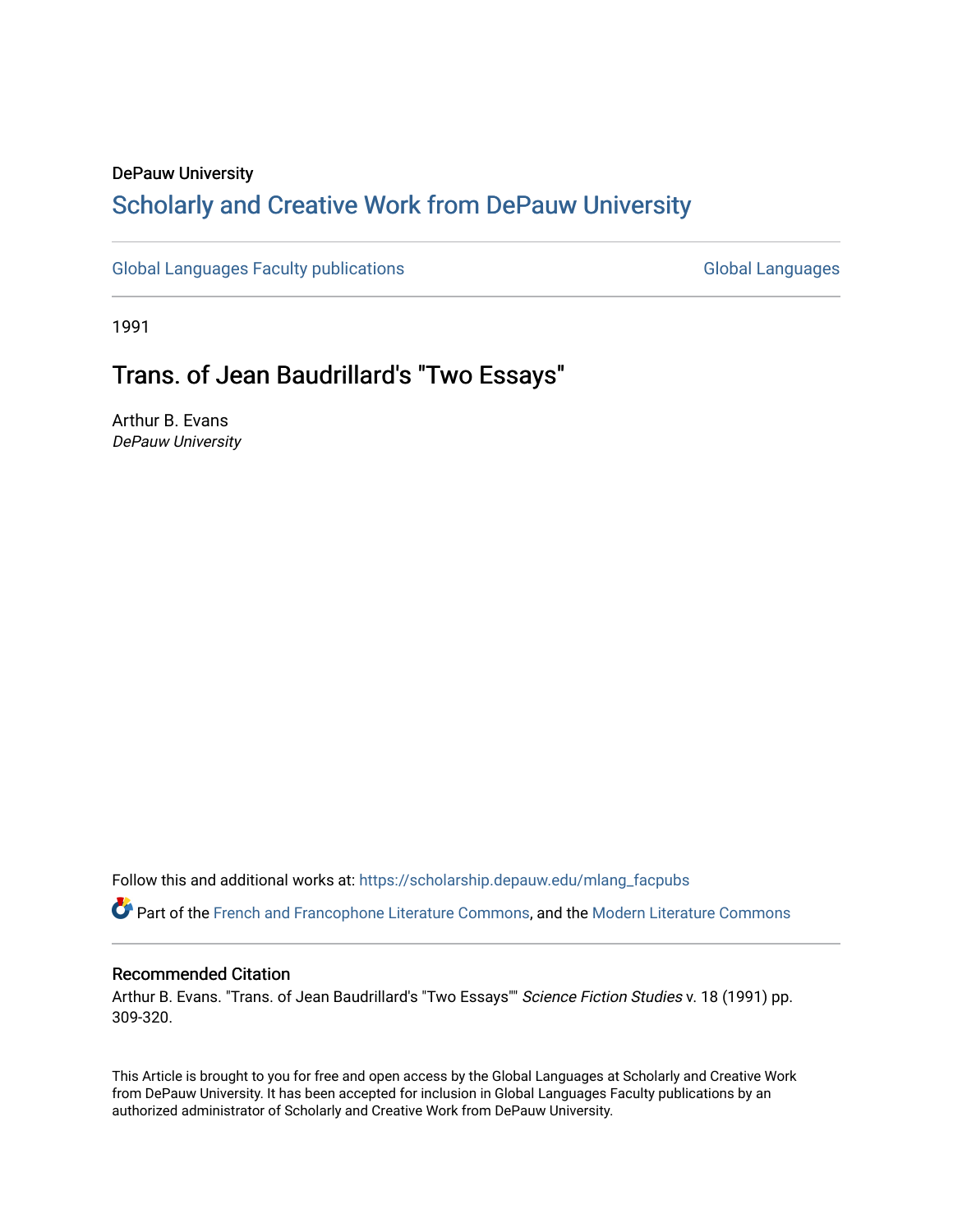#### **Jean Baudrillard**

### **Two Essays**

*Translated by Arthur B. Evans*

#### **1. Simulacra and Science Fiction**

There are three orders of simulacra:

(1) natural, naturalistic simulacra: based on image, imitation, and counterfeiting. They are harmonious, optimistic, and aim at the reconstitution, or the ideal institution, of a nature in God's image.

(2) productive, productionist simulacra: based on energy and force, materialized by the machine and the entire system of production. Their aim is Promethean: world-wide application, continuous expansion, liberation of indeterminate energy (desire is part of the utopias belonging to this order of simulacra).

(3) simulation simulacra: based on information, the model, cybernetic play. Their aim is maximum operationality, hyperreality, total control.

To the first order corresponds the imaginary of the utopia. To the second, SF in the strict sense. To the third...is there yet an imaginary domain which corresponds to this order? The probable answer is that the "good old" SF imagination is dead, and that something else is beginning to emerge (and not only in fiction, but also in theory). Both traditional SF and theory are destined to the same fate: flux and imprecision are putting an end to them as specific genres.

There is no real and no imaginary except at a certain distance. What happens when this distance, even the one separating the real from the imaginary, begins to disappear and to be absorbed by the model alone? Currently, from one order of simulacra to the next, we are witnessing the reduction and absorption of this distance, of this separation which permits a space for ideal or critical projection.

It is at a maximum in utopias, where a transcendent world, a radically different universe, is portrayed (its most individualized form remains the Romantic dream, wherein transcendence is represented in all its depth, even unto its subconscious structure; but, in all cases, the separation from the real world is maximal—it is the utopian island in contrast to the continent of the real).

It is diminished considerably in SF: SF only being, most often, an extravagant *projection* of, but qualitatively not different from, the real world of production. Extrapolations of mechanics or energy, velocities or powers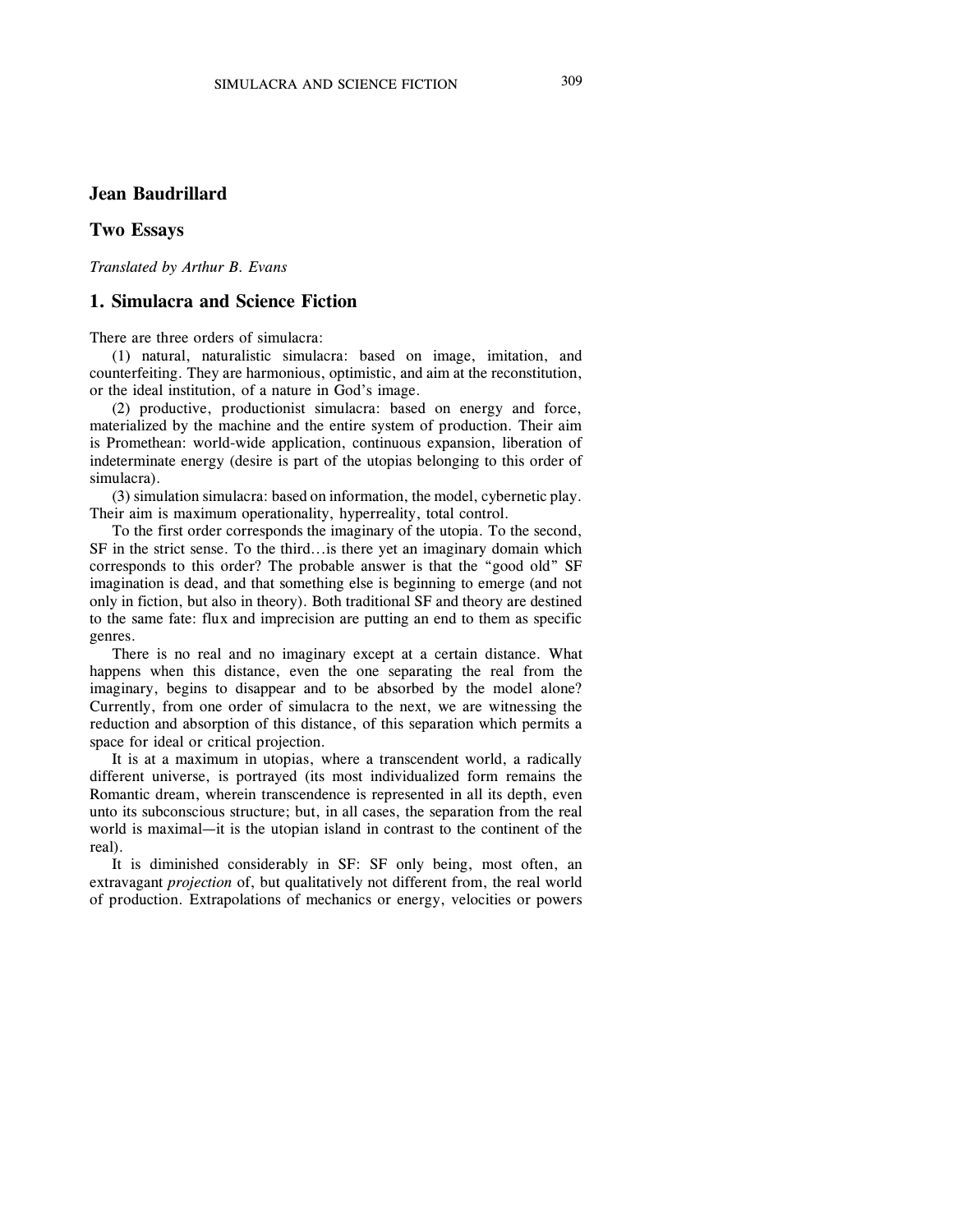approaching infinity—SF's fundamental patterns and scenarios are those of mechanics, of metallurgy, and so forth. Projective hypostasis of the robot. (In the limited universe of the pre-Industrial era, utopias *counterposed* an ideal alternative world. In the potentially limitless universe of the production era, SF *adds* by multiplying the world's own possibilities.)

It is totally reduced in the implosive era of models. Models no longer constitute an imaginary domain with reference to the real; they are, themselves, an apprehension of the real, and thus leave no room for any fictional extrapolation—they are immanent, and therefore leave no room for any kind of transcendentalism. The stage is now set for simulation, in the cybernetic sense of the word—that is to say, for all kinds of manipulation of these models (hypothetical scenarios, the creation of simulated situations, etc.), but now *nothing distinguishes this management-manipulation from the real itself: there is no more fiction*.

Reality was able to surpass fiction, the surest sign that the imaginary has possibly been outpaced. But the real could never surpass the model, for the real is only a pretext of the model.

The imaginary was a pretext of the real in a world dominated by the reality principle. Today, it is the real which has become the pretext of the model in a world governed by the principle of simulation. And, paradoxically, it is the real which has become our true utopia—but a utopia that is no longer a possibility, a utopia we can do no more than dream about, like a lost object.

Perhaps the SF of this era of cybernetics and hyperreality will only be able to attempt to "artificially" resurrect the "historical" worlds of the past, trying to reconstruct *in vitro* and down to its tiniest details the various episodes of bygone days: events, persons, defunct ideologies—all now empty of meaning and of their original essence, but hypnotic with retrospective truth. Like the Civil War in Philip K. Dick's *The Simulacra*; like a gigantic hologram in three dimensions, where fiction will never again be a mirror held to the future, but rather a desperate rehallucinating of the past.

We can no longer imagine other universes; and the gift of transcendence has been taken from us as well. Classic SF was one of expanding universes: it found its calling in narratives of space exploration, coupled with more terrestrial forms of exploration and colonization indigenous to the 19th and 20th centuries. There is no cause-effect relationship to be seen here. Not simply because, today, terrestrial space has been virtually completely encoded, mapped, inventoried, saturated; has in some sense been shrunk by globalization; has become a collective marketplace not only for products but also for values, signs, and models, thereby leaving no room any more for the imaginary. It is not exactly because of all this that the exploratory universe (technical, mental, cosmic) of SF has also stopped functioning. But the two phenomena are closely linked, and they are two aspects of the same general evolutionary process: a period of implosion, after centuries of explosion and expansion. When a system reaches its limits, its own saturation point, a reversal begins to takes place. And something happens also to the imagination.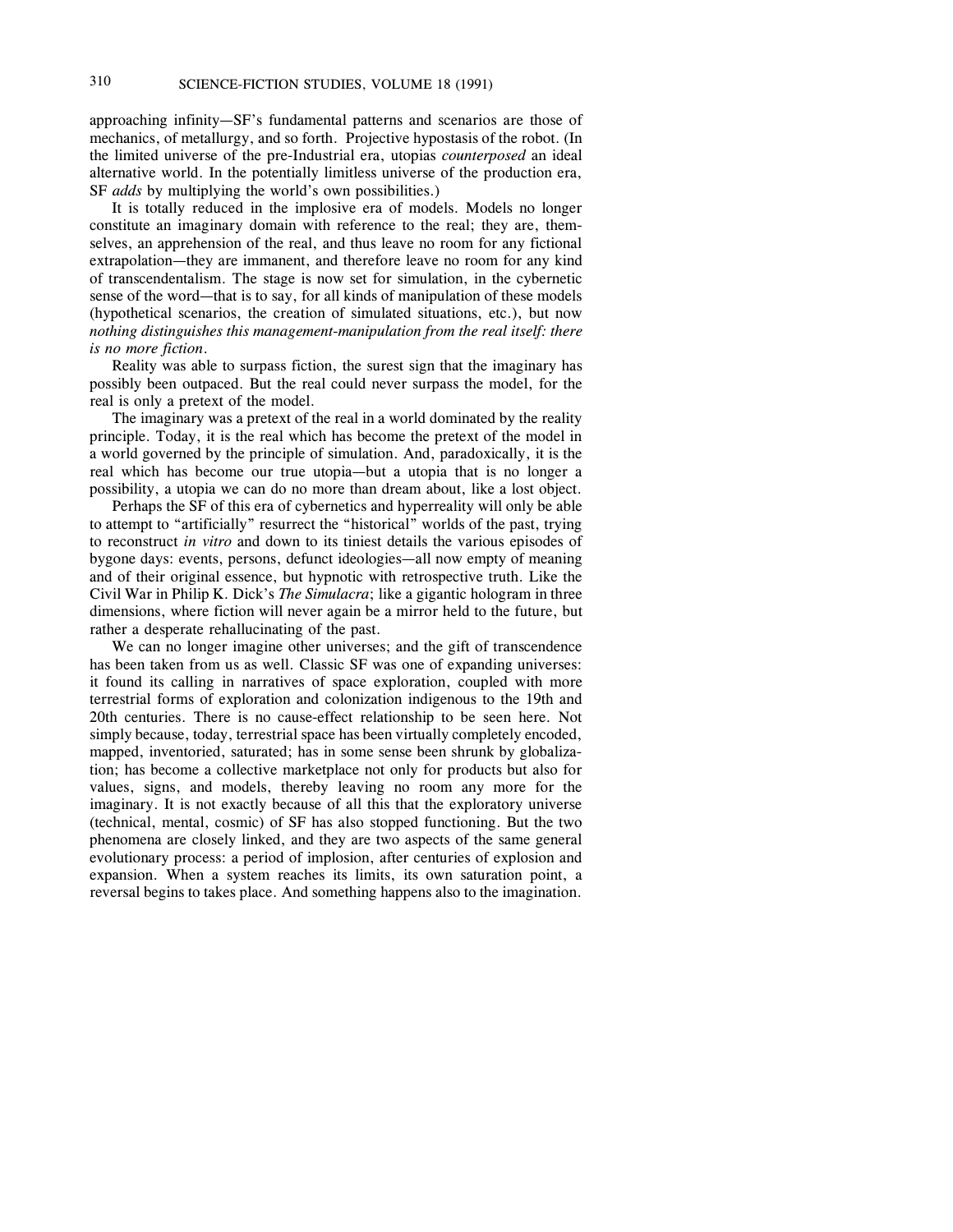Until now, we have always had large reserves of the imaginary, because the coefficient of reality is proportional to the imaginary, which provides the former with its specific gravity. This is also true of geographical and space exploration: when there is no more virgin ground left to the imagination, *when the map covers all the territory, something like the reality principle disappears*. The conquest of space constitutes, in this sense, an irreversible threshold which effects the loss of terrestrial coordinates and referentiality. Reality, as an internally coherent and limited universe, begins to hemorrhage when its limits are stretched to infinity. The conquest of space, following the conquest of the planet, promotes either the de-realizing of human space, or the reversion of it into a simulated hyperreality. Witness, for example, this tworoom apartment with kitchen and bath launched into orbit with the last Moon capsule (raised to the power of space, one might say); the perceived ordinariness of a terrestrial habitat then assumes the values of the cosmic and its hypostasis in Space, the satellization of the real in the transcendence of Space—it is the end of metaphysics, the end of fantasy, the end of SF. The era of hyperreality has begun.

From this point on, something must change: the projection, the extrapolation, this sort of pantographic exuberance which made up the charm of SF are now no longer possible. It is no longer possible to manufacture the unreal from the real, to create the imaginary from the data of reality. The process will be rather the reverse: to put in place "decentered" situations, models of simulation, and then to strive to give them the colors of the real, the banal, the lived; to reinvent the real as fiction, precisely because the real has disappeared from our lives. A hallucination of the real, of the lived, of the everyday—but reconstituted, sometimes even unto its most disconcertingly unusual details, recreated like an animal park or a botanical garden, presented with transparent precision, but totally lacking substance, having been derealized and hyperrealized.

True SF, in this case, would not be fiction in expansion, with all the freedom and "naïveté" which gave it a certain charm of discovery. It would, rather, evolve implosively, in the same way as our image of the universe. It would seek to revitalize, to reactualize, to rebanalize fragments of simulation—fragments of this universal simulation which our presumed "real" world has now become for us.

But where can one find fictional works which already incorporate this condition of reversion? Clearly, the short stories of Philip K. Dick "gravitate," one might say, in this new space (although it can no longer be expressed as such because, in fact, this new universe is "anti-gravitational," or, if it still gravitates, it does so around the *hole* of the real, around the *hole* of the imaginary). Dick does not create an alternate cosmos nor a folklore or a cosmic exoticism, nor intergalactic heroic deeds; the reader is, from the outset, in a total simulation without origin, past, or future—in a kind of flux of all coordinates (mental, spatio-temporal, semiotic). It is not a question of parallel universes, or double universes, or even of possible universes: not possible nor impossible, nor real nor unreal. It is *hyperreal*. It is a universe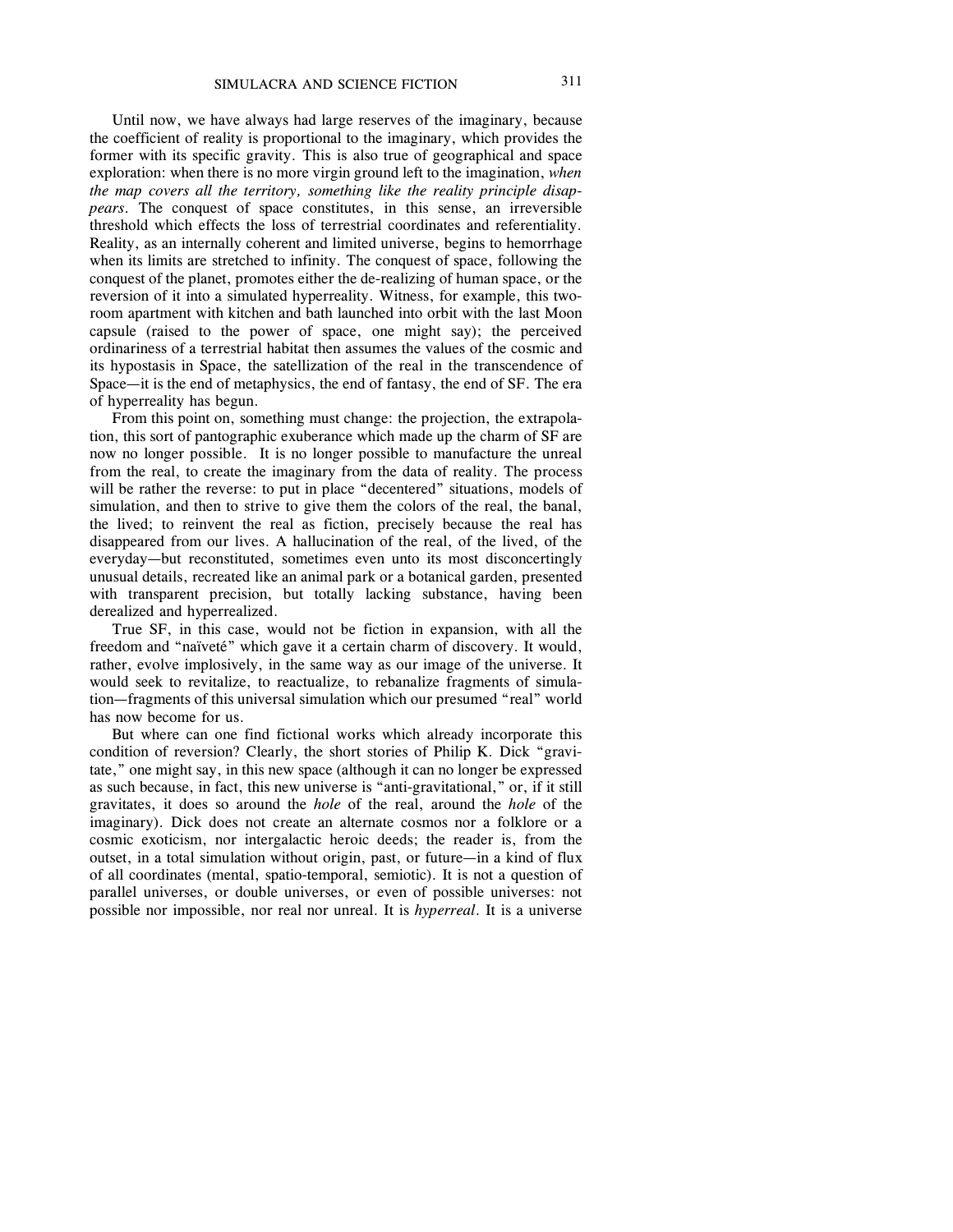of simulation, which is something altogether different. And this is so not because Dick speaks specifically of simulacra. SF has always done so, but it has always played upon the *double*, on artificial replication or imaginary duplication, whereas here the double has disappeared. There is no more double; one is always already in the other world, an other world which is not another, without mirrors or projection or utopias as means for reflection. The simulation is impassable, unsurpassable, *checkmated*, without exteriority. We can no longer move "through the mirror" to the other side, as we could during the golden age of transcendence.

Perhaps an even more convincing example would be Ballard and his fictional evolution from his earliest "fantasmagorical" short stories—poetic, dream-like, alienating—to *Crash*, which (even more than *High Rise* or *Concrete Island*) constitutes without doubt the contemporary model for this SF which is no longer SF. *Crash* is our world, nothing is really "invented" therein, everything is hyper-functional: traffic and accidents, technology and death, sex and the camera eye. Everything is like a huge simulated and synchronous machine; an acceleration of our own models, of all the models which surround us, all mixed together and hyper-operationalized in the void. What distinguishes *Crash* from almost all other SF, which still seem to revolve around the old (mechanical/mechanistic) duo of function vs. dysfunction, is that it projects into the future along the same lines of force and the same finalities as those of the "normal" universe. Fiction can go beyond reality (or inversely, which is more subtle), but according to the same rules of the game. But in *Crash*, there is neither fiction nor reality—a kind of hyperreality has abolished both. And therein lies the defining character, if there is one, of our contemporary SF. The same may be said, for example, of *Bug Jack Barron* or of certain passages in *Stand on Zanzibar*.

In point of fact, SF of this sort is no longer an elsewhere, it is an everywhere: in the circulation of models here and now, in the very axiomatic nature of our simulated environment. What SF author, for instance, would have "imagined" (although, to be precise, this is no longer "imaginable") the "reality" of West German simulacra-factories, factories which rehire unemployed people in all the roles and all the positions of the traditional manufacturing process, but who produce *nothing*, whose only activity involves chain-of-command games, competition, memos, account sheets, etc., all within a huge network? All material production is duplicated in a void (one of these simulacra-factories even went into "real" bankruptcy, laying off a second time its own unemployed workers). This, indeed, is simulation: not that these factories are fake, but that they are real—or hyperreal—and that, by being so, they send all "real" production, that of "serious" factories, into the same hyperreality. What is fascinating here is not the opposition of fake factories/real factories, but rather the indistinction between the two: the fact that all the rest of production has no more referentiality or profound finality than this "business simulacrum." It's the hyperrealist indifference that constitutes the true "science-fictional" quality of this episode. And one can see that there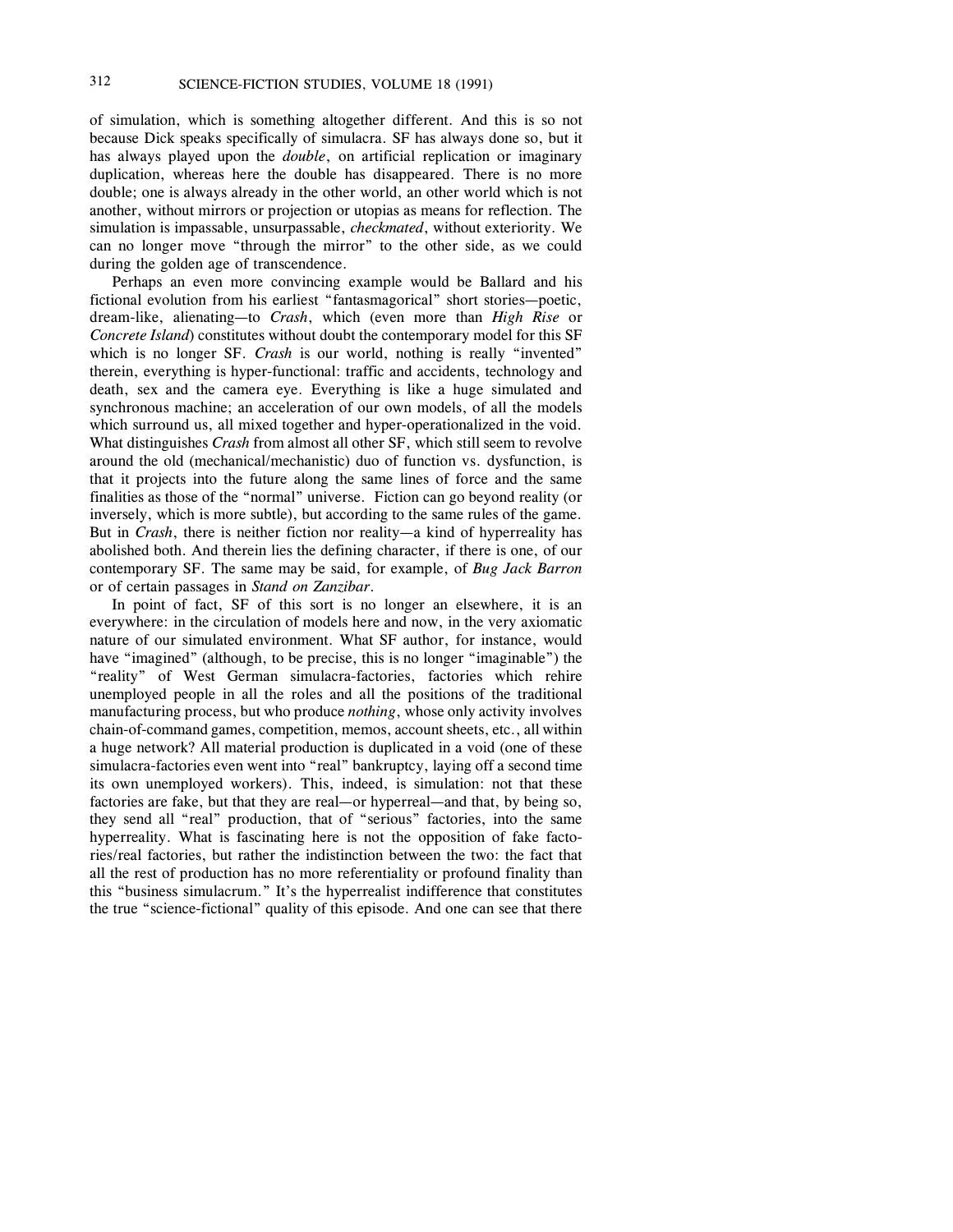is no need to invent it: it is here before us, rising out of a world without secrets, without depth.

Doubtlessly the most difficult thing today, in the complex universe of SF, is to be able to discern what still corresponds (and this is a large part of it) to the imaginary of the second order, the productive/projective order, and what is already arising from this indistinction of the imaginary, from this flux deriving from the third order of simulation. One can, for example, clearly discern the difference between machine robot-mechanics (characteristic of the second order) and cybernetic machines like computers which derive axiomatically from the third. But one order can easily contaminate the other, and the computer can very well function like a supermachine, a super-robot, a mechanical superpower: exhibiting the productive genius of the simulacra of the second order, not following the processes of pure simulation, and still bearing witness of the reflexes of a finalized universe (including ambivalence and revolt, like the computer in *2001* or Shalmanezer in *Stand on Zanzibar*).

Between the *operatic* (the theatrical status, fantastic machinery, the "grand Opera" of technology), which corresponds to the first order, the *operative* (the industrial status, production and execution of power and energy), which corresponds to the second order, and the *operational* (the cybernetic status, uncertainty, the flux of the "meta-technological"), which corresponds to the third order, all kinds of interferences can be produced today within the SF genre. But only the last order should be of any genuine interest to us.

### **2. Ballard's** *Crash*

From the classical (and even the cybernetic) viewpoint, technology is an extension of the body. It is the evolved functional capacity of a human organism which allows it both to rival Nature and to triumphantly remold it in its own image. From Marx to McLuhan, one sees the same instrumentalist vision of machines and of language: relays, extensions, media-mediators of a Nature destined ideally to become the organic body. In this "rational" view, the body itself is only a medium.

Inversely, in its baroque and apocalyptic treatment in *Crash*, technology is the deadly deconstruction of the body—no longer a functional medium, but an extension of death: dismemberment and mutilation, not in the pejorative vision of a lost unity of subject (which is still the perspective of psychoanalysis) but in the explosive vision of a body given over to "symbolic wounds," a body commixed with technology's capacity for violation and violence and in the brutal surgery that it continually performs in creating incisions, excisions, scar tissue, gaping body holes—of which sexual wounds and sensual pleasures are only a case in point (and the mechanical servitude in the workplace, the palliated caricature)—a body with neither organs nor organ pleasures, entirely dominated by gash marks, excisions, and technical scars—all under the gleaming sign of a sexuality that is without referentiality and without limits.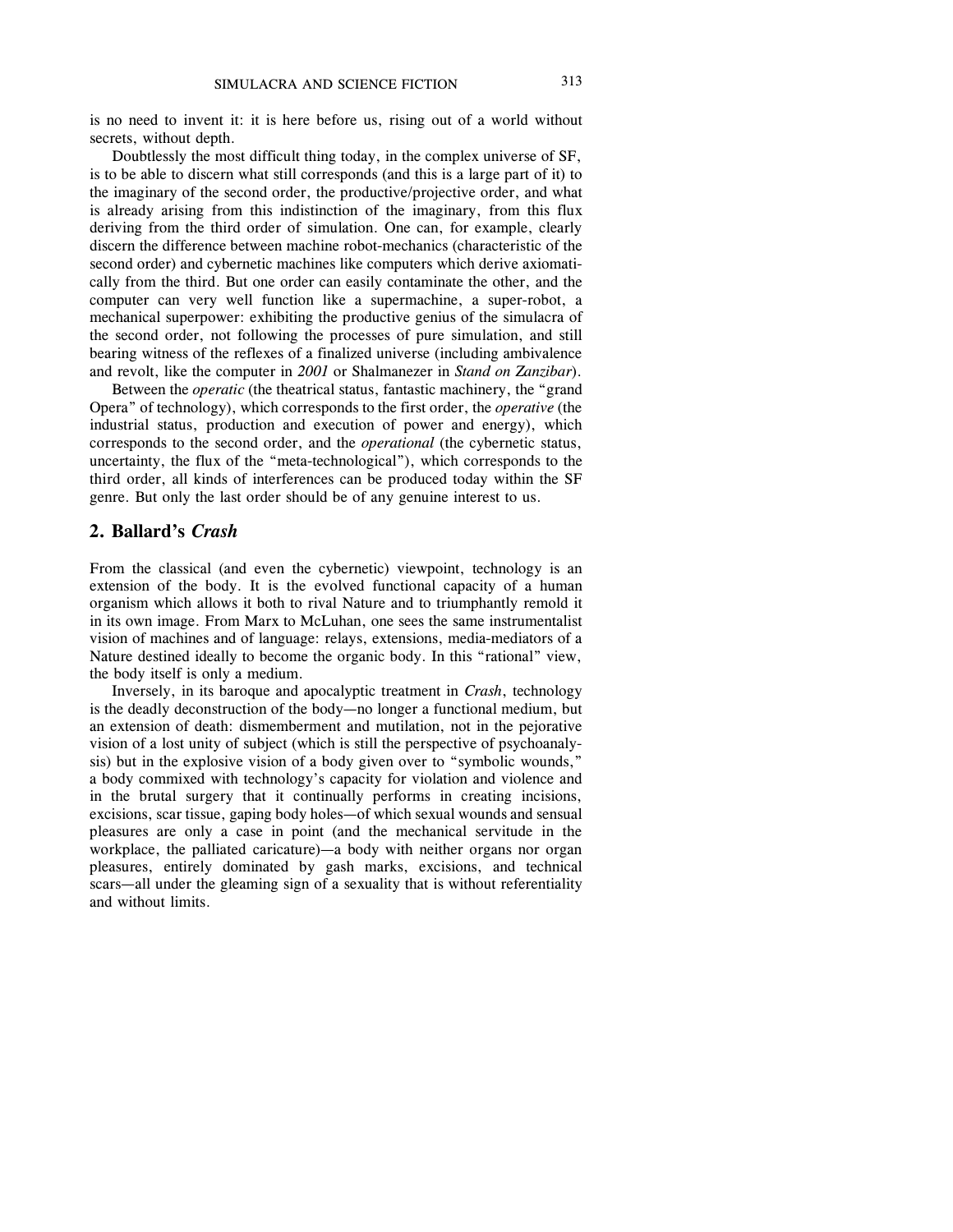Her mutilation and death became a coronation of her image at the hands of a colliding technology, a celebration of her individual limbs and facial planes, gestures and skin tones. Each of the spectators at the accident site would carry away an image of the violent transformation of this woman, of the complex wounds that fused together her own sexuality and the hard technology of the automobile. Each of them would join his own imagination, the tender membranes of his mucous surfaces, his groves of erectile tissue, to the wounds of this minor actress through the medium of his own motorcar, touching them as he drove in a medley of stylized postures. Each would place his lips on those bleeding apertures...press his eyelids against the exposed tendon of her forefinger, the dorsal surface of his erect penis against the ruptured lateral walls of her vagina. The automobile crash had made possible the final and longed-for union of the actress and the members of her audience.  $(\$20:189-90)^1$ 

The technological is never grasped except by (auto) accident, in other words by the violence done to itself and the violence done to the body. It is all identical: all shocks, all collisions, all impacts, all the metallurgy of accidents is inscribed in a semiurgy of the body—not in anatomy or physiology, but in a semiurgy of contusions, scars, mutilations, and wounds which are like new sexual organs opened in the body. Thus, the codifying of the body as workforce in the order of production is replaced by the dispersion of the body as anagram in the order of mutilation. Gone are the "erogenous zones": everything becomes a hole for reflex discharges. But above all (as in primitive initiatory tortures, unlike our own), the entire body becomes a sign which offers itself in the exchange of body language. Bodies and technology each diffracting through the other their own frantic symbols. Carnal abstractions and designs.

There is no affectivity behind all this: no psychology, no ambivalence or desire, no libido or death-drive. Death is a natural implication in this limitless exploration of the possible forms of violence done to the body, but this is never (as in sadism or masochism) what the violence purposely and perversely aims at, never a distortion of sense and sex (in comparison to what?). There is no repressed unconscious (affective or representational) therein, except via a second reading which would necessarily reinject still more twisted meaning in order to conform to the psychoanalytical model. The nonsensicalness, the brutality, of this mixture of body and technology is totally immanent—it is the reversion of one into the other. And an unprecedented sort of sexuality results from this, a kind of potential dizziness linked to the pure inscription of the body's non-existent signs: a ritual symbolism of incisions and brands, like in the graffiti of the subways of New York.

Another point in common: in *Crash*, the reader needs no longer to contend with accidental signs that would appear only on the margins of the system. The Accident portrayed here is no longer the haphazard bricolage that it still is in most highway accidents—the bricolage of the new leisure class's death drive. The car is not the appendix of an immobile domestic universe: there are no more private and domestic universes, only figures of incessant circulation, and the Accident is everywhere as irreversible and fundamental trope, the banalizing of the anomaly of death. It is no longer on the margins; it is at the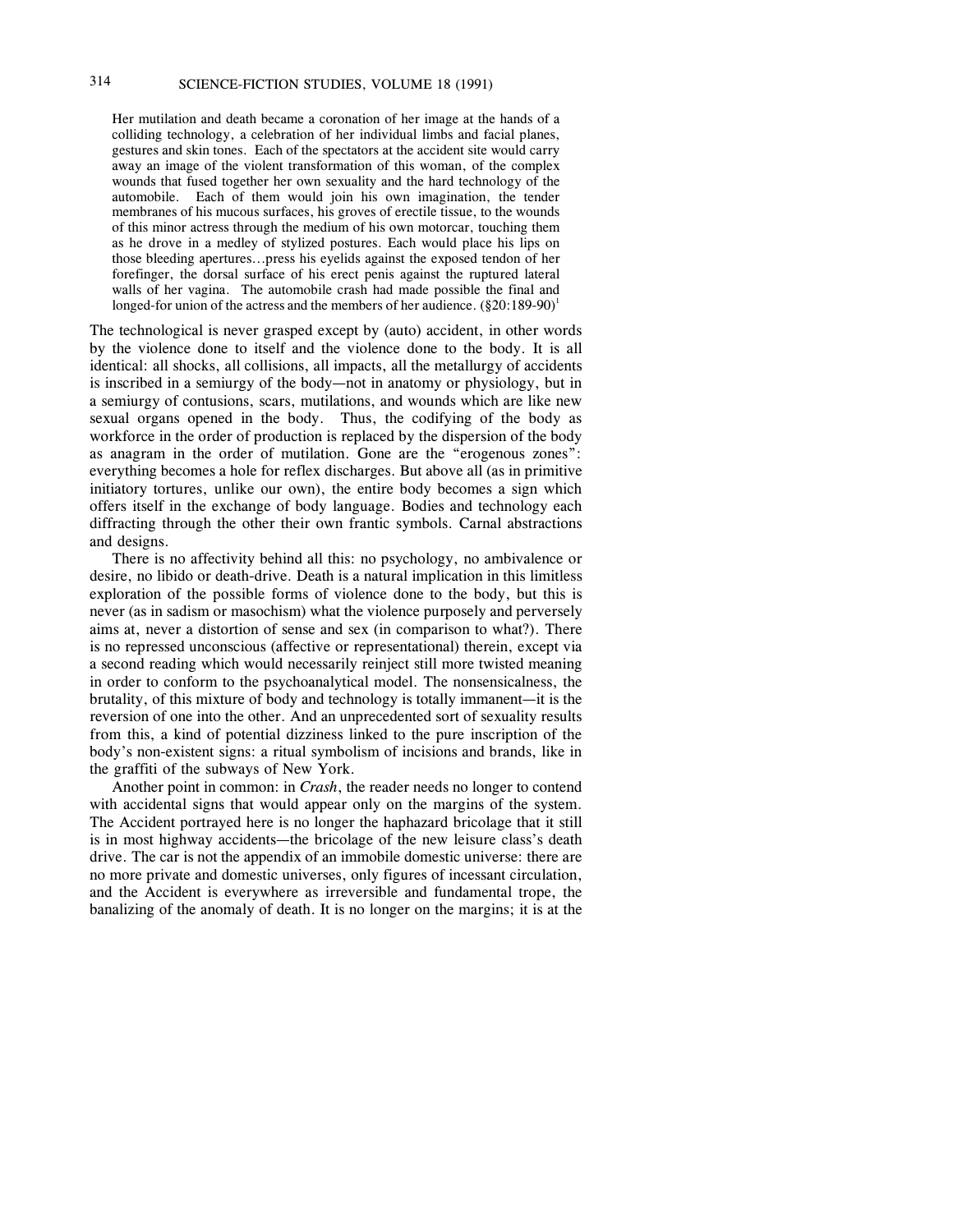heart. It is no longer the exception to a triumphant rationality; it has become the Rule, it has devoured the Rule. It's not even any longer the "accursed part," the part conceded to fate by the system itself and calculated into its general reckoning. All is inverted. Here it is the Accident which gives life its very form; it is the Accident, the irrational, which is *the sex of life*. And the automobile itself—this magnetized sphere which ends up creating an entire universe of tunnels, expressways, overpasses, on and off ramps by treating its mobile cockpit as a universal prototype—is only an immense metaphor of the same.

There is no possibility of dysfunction in the universe of the accident; thus no perversion either. The Accident, like death, is no longer of the order of the neurotic, of the repressed, of the residual, or of the transgressive; it is the initiator of a new manner of *non-perverted* pleasure (contrary to what the author himself says in his introduction when he speaks of a new perverse logic, one must resist the *moral* temptation of reading *Crash* as perversion), of a strategic reorganization of life beyond the perspective of death. Death, wounds, mutilations are no longer metaphors for castration—it's exactly the reverse, or even more than the reverse. Only fetishist metaphors are perversion: seduction by the model, by the interposed fetish, or by the medium of language. Here, death and sex are read straight from the body, without fantasy, without metaphor, without phraseology—in contrast, for example, to the Machine in Kafka's *The Penal Colony*, where the body, via its wounds, is still the locus of textual inscription. Therefore, on the one hand, the machine of Kafka is still puritanical, repressive, "a signifying machine" as Deleuze would say, whereas the technology of *Crash* is glistening and seductive, or unpolished and innocent. Seductive because it has been stripped of meaning, a simple mirror of torn bodies. And the body of Vaughan is likewise a mirror of twisted chrome, crumpled fenders, and semen-tarnished sheet-metal. Bodies and technology fused, seduced, inextricable one from the other.

As Vaughan turned the car into a filling station courtyard the scarlet light from the neon sign over the portico flared across these grainy photographs of appalling injuries: the breasts of teenage girls deformed by instrument binnacles, the partial mammoplasties of elderly housewives carried out by the chromium louvres of windshield assemblies, nipples sectioned by manufacturers' dashboard medallions; injuries to male and female genitalia caused by steering wheel shrouds, windshields during ejection...photographs of mutilated penises, sectioned vulvas and crushed testicles passed through the flaring light....In several of the photographs the source of the wound was indicated by a detail of that portion of the car which caused the injury: beside a casualty ward photograph of a bifurcated penis was an inset of a handbrake unit; above a close-up of a massively bruised vulva was a steering-wheel boss and its manufacturer's medallion. These unions of torn genitalia and sections of car body and instrument panel formed a series of disturbing modules, units in a new currency of pain and desire. (§14:134)

Every gash mark, every bruise, every scar left on the body is an artificial invagination, like those of the ritual scarrings of aborigines which serve as a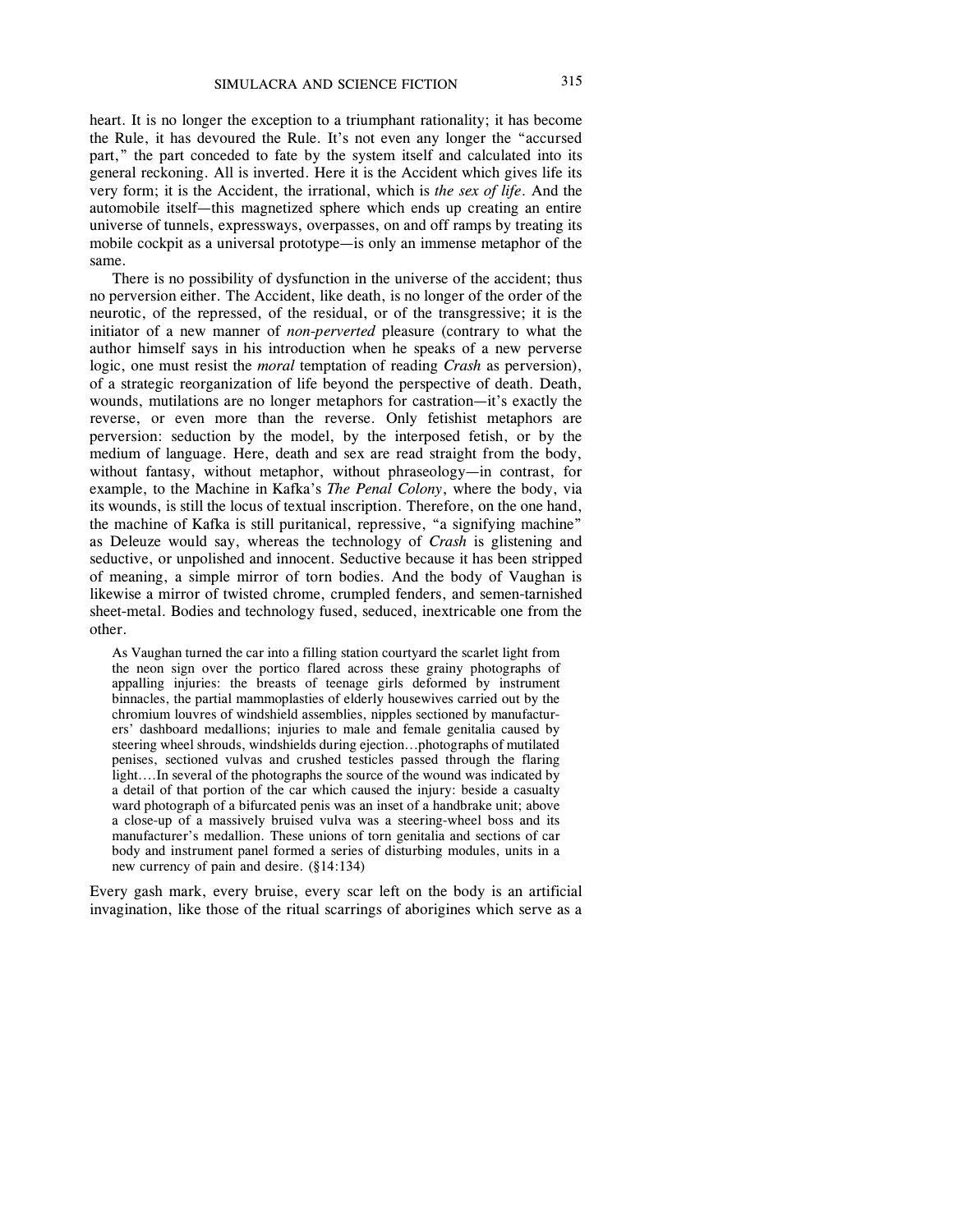vehement answer to the absence of body. Only the wounded body can exist symbolically, for itself and for others; "sexual desire" is nothing but this possibility of bodies to mix and exchange their signifiers. And these few natural orifices which we are accustomed to associate with sex and sexual activities are nothing in comparison to all these potential wounds, to all these artificial orifices (but why "artificial"?), to all these openings through which the body turns itself inside out and, like certain topologies, no longer possesses an inside or an outside. Sex, as conceived here, is only an inferior and specialized definition comprising all the symbolic and sacrificial practices that a body can open itself up to—not via nature, but via artifice, simulation, and accident. Sex is no more than the rarefaction of a drive called desire in pre-prepared zones. It is largely surpassed by the wide range of symbolic wounds which, in a sense, are the "anagrammatization" of sex over the entire body. But then, of course, it is no longer sex; it is something else. Sex itself is only the inscription of a privileged signifier and of a few secondary marks—nothing in comparison to all the marks and wounds that a body is capable of.

Aborigines knew how to use their entire bodies toward this end through tatooing, torture, and initiatory rites: sexuality was only one of the many possible metaphors of this symbolic exchange, and neither the most meaningful nor the most prestigious (as it has become for us, in its realist and obsessional referentiality, because of our organic and functional treatment of it, including orgasms).

As the car travelled for the first time at twenty miles an hour Vaughan drew his fingers from the girl's vulva and anus, rotated his hips and inserted his penis in her vagina. Headlamps flared above us as the stream of cars moved up the slope of the overpass. In the rear-view mirror I could still see Vaughan and the girl, their bodies lit by the car behind, reflected in the black trunk of the Lincoln and a hundred points of the interior trim. In the chromium ashtray I saw the girl's left breast and erect nipple. In the vinyl window gutter I saw deformed sections of Vaughan's thighs and her abdomen forming a bizarre anatomical junction. Vaughan lifted the young woman astride him, his penis entering her vagina again. In a triptych of images reflected in the speedometer, the clock and the revolution counter, the sexual act between Vaughan and this young woman took place in the hooded grottoes of these luminescent dials, moderated by the surging needle of the speedometer....As I propelled the car at fifty miles an hour along the open deck of the overpass Vaughan arched his back and lifted the young woman into the full glare of the headlamps behind us. Her sharp breasts flashed within the chromium and glass cage of the speeding car. Vaughan's strong pelvic spasms coincided with the thudding passage of the lamp standards anchored in the overpass at hundred-yard intervals. As each one approached his hips kicked into the girl, driving his penis into her vagina, his hands splaying her buttocks to reveal her anus as the yellow light filled the car. (§15:143)

Here, all the erotic vocabulary is technical: not ass, prick, or cunt, but anus, rectum, penis, vulva. No slang, no intimacy in the sexual violence, only functional language: equivalency of chrome and mucous membranes. And it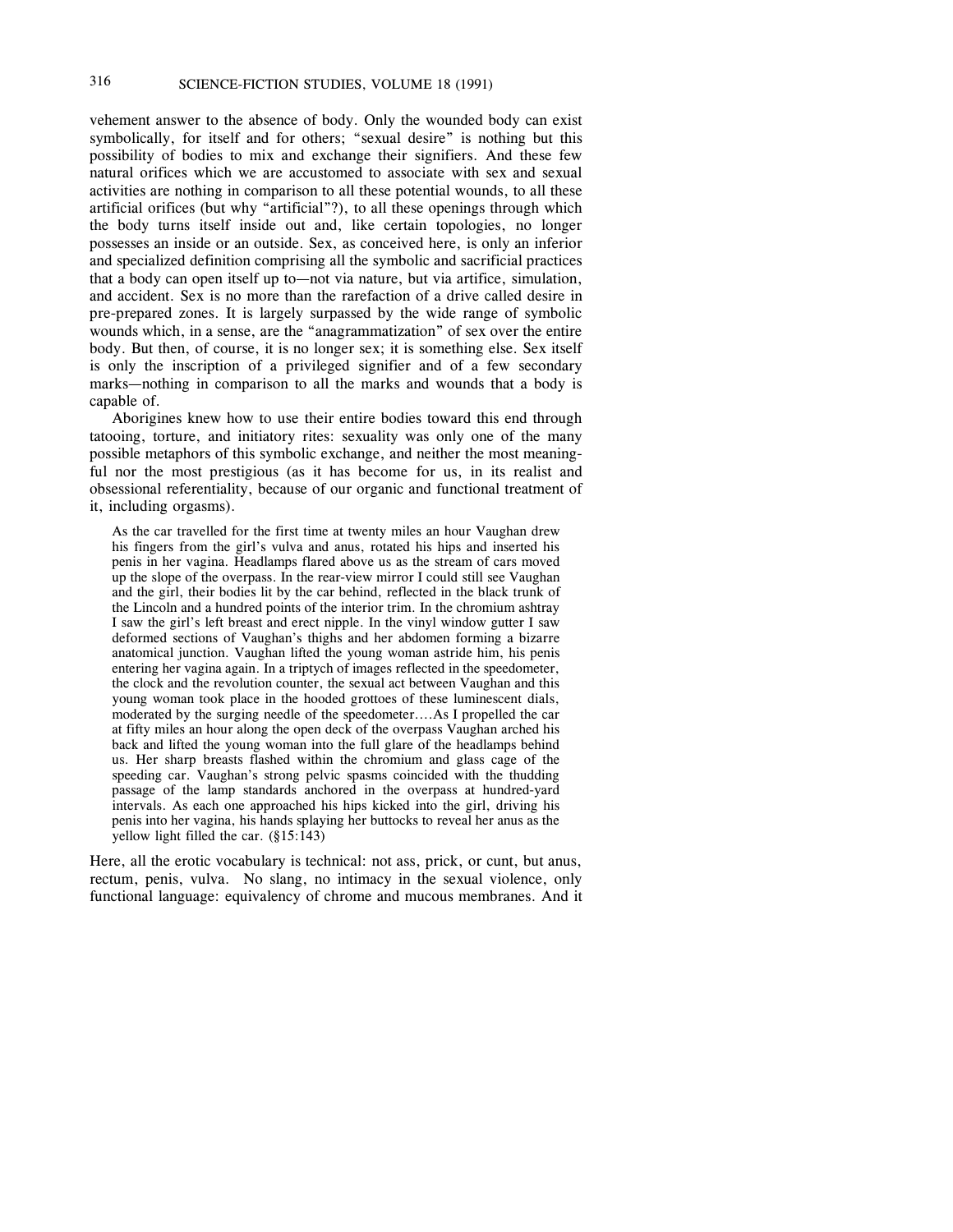is the same with the congruity of death and sex: rather than being described with pleasure, they are melded together into a kind of highly technical construct. No sexual pleasure, just discharge, plain and simple. And the copulations and semen which fill this book have no more sensual value than the outlines of wounds have the value of violence, even metaphorical. They are only signatures. (In the final scene, the narrator imprints a number of wrecked cars with his semen-soaked hand.)

Sexual pleasure (perverse or not) has always been mediated by a technical apparatus, by a mechanical process, of real objects but most often of fantasies; it always involves an intermediary manipulation of scenes or gadgets. Here, sexual pleasure is only climax; in other words, it operates on the same wavelength as the violence of a technical apparatus; the two are homogenized by technology and encapsulated into one object: the automobile.

We had entered an immense traffic jam. From the junction of the motorway and Western Avenue to the ascent ramp of the flyover the traffic lanes were packed with vehicles, windshields leaching out the molten colours of the sun setting above the western suburbs of London. Brake-lights flared in the evening air, glowing in the huge pool of cellulosed bodies. Vaughan sat with one arm out of the passenger window. He slapped the door impatiently, pounding the panel with his fist. To our right the high wall of a double-decker airline coach formed a cliff of faces. The passengers at the windows resembled rows of the dead looking down at us from the galleries of a columbarium. The enormous energy of the twentieth century, enough to drive the planet into a new orbit around a happier star, was being expended to maintain this immense motionless pause. (§17:151)

Around me, down the entire length of Western Avenue, along both ramps of the flyover, stretched an immense congestion of traffic held up by the accident. Standing in the centre of this paralyzed hurricane, I felt completely at ease, as if my obsessions with the endlessly multiplying vehicles had at last been relieved. (§17:156)

However, there exists another dimension in *Crash* which is inseparable from those mixing the technical and the sexual (united in this mourning-less work of death): the dimension of photography and cinema. The shining, saturated surface of traffic patterns and accidents is without depth, but it always takes on depth in the lens of Vaughan's movie camera. He collects and classifies stills of accidents, like ID cards. The continual rehearsal of the crucial event that he is plotting (his automotive death and the simulated death of the movie star Elizabeth Taylor in a crash involving her, a crash meticulously simulated and perfected during the course of months) takes place within the focus of the cinematographic. This universe would be nothing without this hyper-realistic detached long-shot viewing angle. The added depth and the raising of the visual medium to the second order can, by itself, suffice to fuse together technology, sex, and death. But in fact, the photo here is neither a medium nor an order of representation. It is neither a "supplementary" abstraction of the image, nor a compulsion for spectacle, and the position of Vaughan is never that of a voyeur or a pervert. The roll of film (like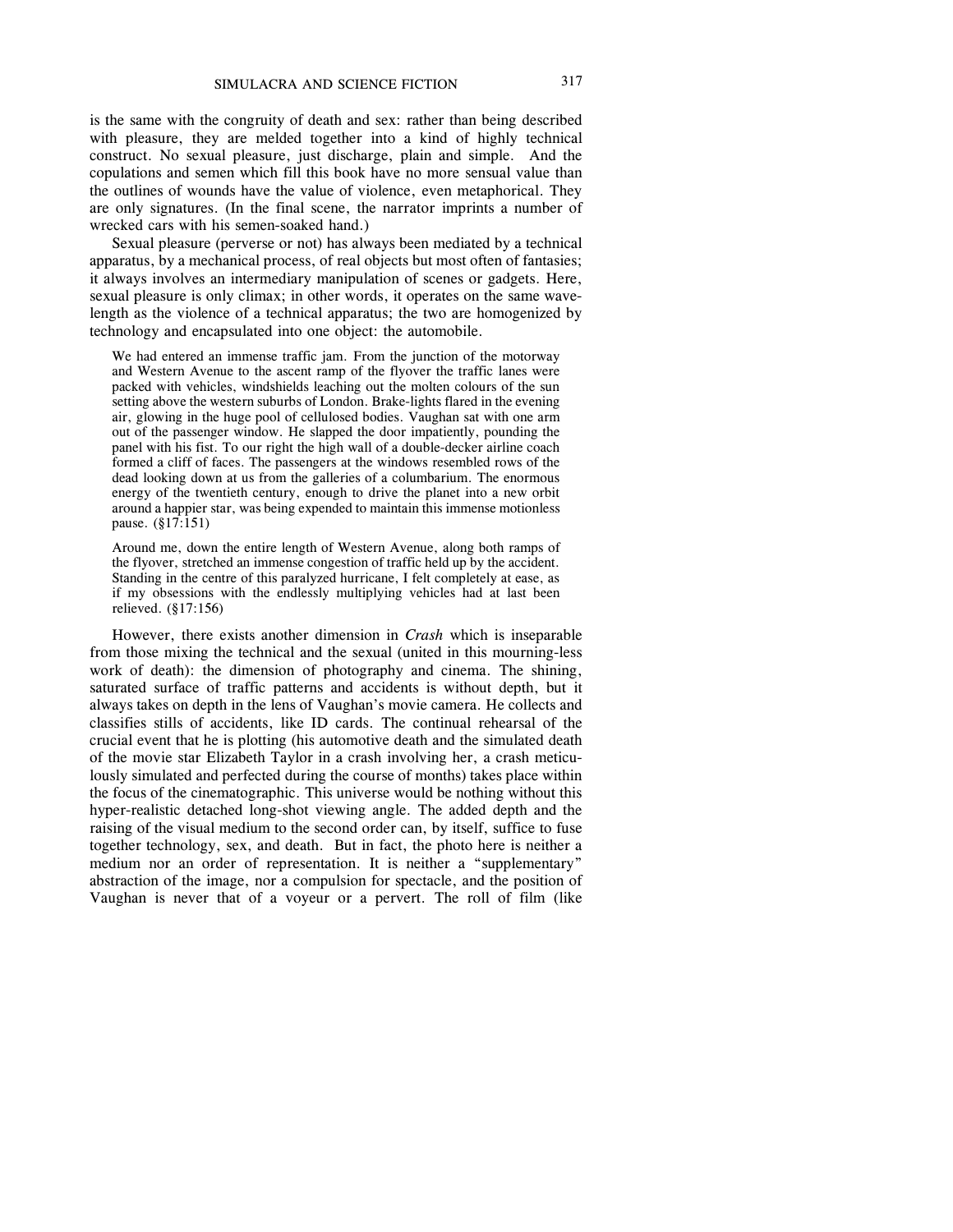transistorized music in cars and apartments) is part of the universal film of life, hyperreal, metallic, and corporal, made up of movement and flux. The photo is no more a medium than is the technology or the body—all are simultaneous in this universe where the anticipation of an event coincides with its reproduction, and even with its "real" occurrence. Depth of time is abolished as well: much like the past, the future ceases to exist. Actually, it is the camera-eye which replaces time, along with all other expressions of depth like affectivity, space, language. It is not an alternate dimension; it simply signifies that this universe is without secrets.

The mannequin rider sat well back, the onrushing air lifting his chin. His hands were shackled to the handlebars like a kamikaze pilot's. His long thorax was plastered with metering devices. In front of him, their expressions equally vacant, the family of four manniquins sat in their vehicle. Their faces were marked with cryptic symbols.

A harsh whipping noise came towards us, the sound of the metering coils skating across the grass beside the rail. There was a violent metal explosion as the motorcycle struck the front of the saloon car. The two vehicles veered sideways towards the line of startled spectators. I regained my balance, involuntarily holding Vaughan's shoulder, as the motorcycle and its driver sailed over the bonnet of the car and struck the windshield, then careened across the roof in a black mass of fragments. The car plunged ten feet back on its hawsers. It came to rest astride the rails. The bonnet, windshield and roof had been crushed by the impact. Inside the cabin, the lopsided family lurched across each other, the decapitated torso of the front-seat woman passenger embedded in the fractured windshield.

The engineers waved to the crowd reassuringly and moved towards the motorcycle, which lay in its side fifty yards behind the car. They began to pick up the sections of the cyclist's body, tucking the legs and head under their arms. Shavings of fibreglass from its face and shoulders speckled the glass around the test car like silver snow, a death confetti....

Helen Remington held my arm. She smiled at me, nodding encouragingly as if urging a child across some mental hurdle. `We can have a look at it again on the Ampex. They're showing it in slow-motion. (§13:124-25)

In *Crash*, everything is hyper-functional: traffic and accidents, technology and death, sex and simulation are all like one single, huge synchronous machine. It is the same universe as the *hyper-market*, where merchandise becomes hyper-merchandise—in other words, it and the entire atmosphere surrounding it are always already caught up in the continuous figures of circulation. But at the same time, the functionalism of *Crash* devours its own rationality, since it does not treat the dysfunctional. It is a radicalized functionalism, a functionalism that reaches its paradoxal limits and then burns them away. Thus, it becomes an undefinable object, and hence fascinating. Not good, not bad: ambivalent. Like death or fashion, it becomes a *short-cut* (in contrast to the good old functionalism which, even while much debated, is no longer one at all); in other words, a more rapid road than the main highway, or going where the main highway doesn't go, or, better yet (to parody Littré in a pataphysical manner<sup>2</sup>) "a road going nowhere, but going there faster than the others."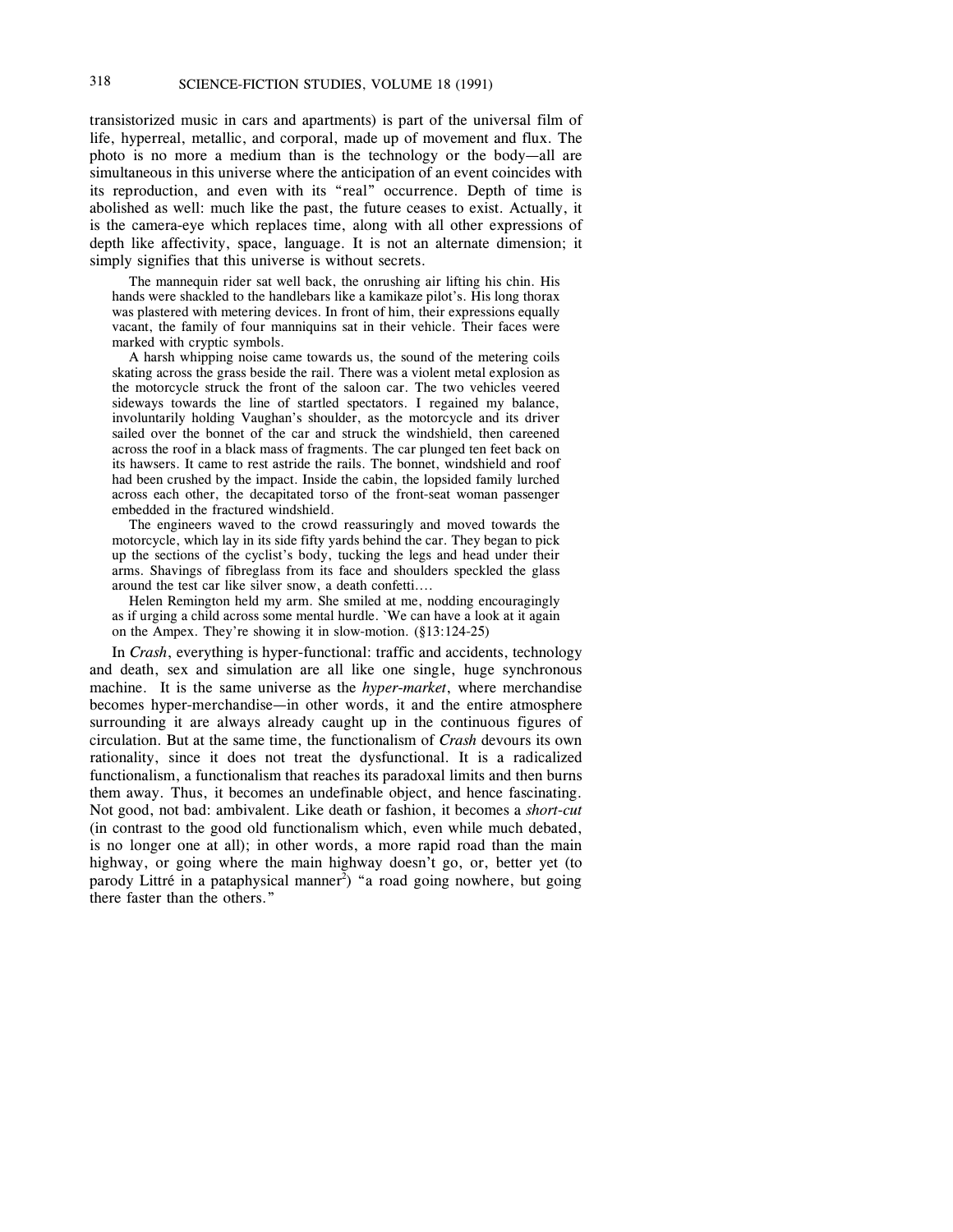This is what distinguishes *Crash* from most other SF works; the latter still seem to revolve around the same old duo of function/dysfunction, which they project into the future along the same lines of force and the same finalities as that of the normal universe. Fiction going beyond reality (or the inverse), but according to the same rules of the game. In *Crash*, there is neither fiction nor reality—a kind of hyper-reality has abolished both. Even critical regression is no longer possible. This mutating and commutating world of simulation and death, this violently sexualized world totally lacking in desire, full of violent and violated bodies but curiously neutered, this chromatic and intensely metallic world empty of the sensorial, a world of hyper-technology without finality—is it good or bad? We can't say. It is simply fascinating, without this fascination implying any kind of value judgment whatsoever. And this is the miracle of *Crash*. The moral gaze—the critical judgmentalism that is still a part of the old world's functionality—cannot touch it. *Crash* is hypercritical, in the sense of being beyond the critical (and even beyond its own author, who, in the introduction, speaks of this novel as "cautionary, a warning against that brutal, erotic and overlit realm that beckons more and more persuasively to us from the margins of the technological landscape": Introduction to *Crash* 6). Few books, few films attain this level of absence of all finality and critical negativity, this unpolished splendor of ordinariness and violence: *Nashville*, *A Clockwork Orange*.

After Borges, but in a totally different register, *Crash* is the first great novel of the universe of simulation, the world that we will be dealing with from now on: a non-symbolic universe but one which, by a kind of reversal of its mass-mediated substance (neon, concrete, cars, mechanical eroticism), seems truly saturated with an intense initiatory power.

The last of the ambulances drove away, its siren wailing. The spectators returned to their cars, or climbed the embankment to break in the wire fence. An adolescent girl in a denim suit walked past us, her young man with an arm around her waist. He held her right breast with the back of his hand, stroking her nipple with his knuckles. They stepped into a beach buggy slashed with pennants and yellow paint and drove off, horn tooting eccentrically....This pervasive sexuality filled the air, as if we were members of a congregation leaving after a sermon urging us to celebrate our sexualities with friends and strangers, and were driving into the night to imitate the bloody eucharist we had observed with the most unlikely partners. (§17:157)

#### NOTES (by ABE)

1. J.G. Ballard. *Crash*. NY: Vintage Books, 1985. Reprint of the first edition (NY: Farrar, Straus, & Giroux, 1973) plus author's introduction, which originally appeared in the first French edition (Paris: Calmann-Lévy, 1974).

2. Littré: a respected French dictionary. Pataphysical: referring to Pataphysics, a parodic pseudo-science invented by the French satirist Alfred Jarry, who defined it as "the science of that which is superinduced upon metaphysics, whether within or beyond the latter's limitation....Pataphysics will examine the laws governing exceptions and will explain the universe supplementary to this one; or, less ambitiously, will describe a universe that can be—and perhaps should be—envisaged in the place of the traditional